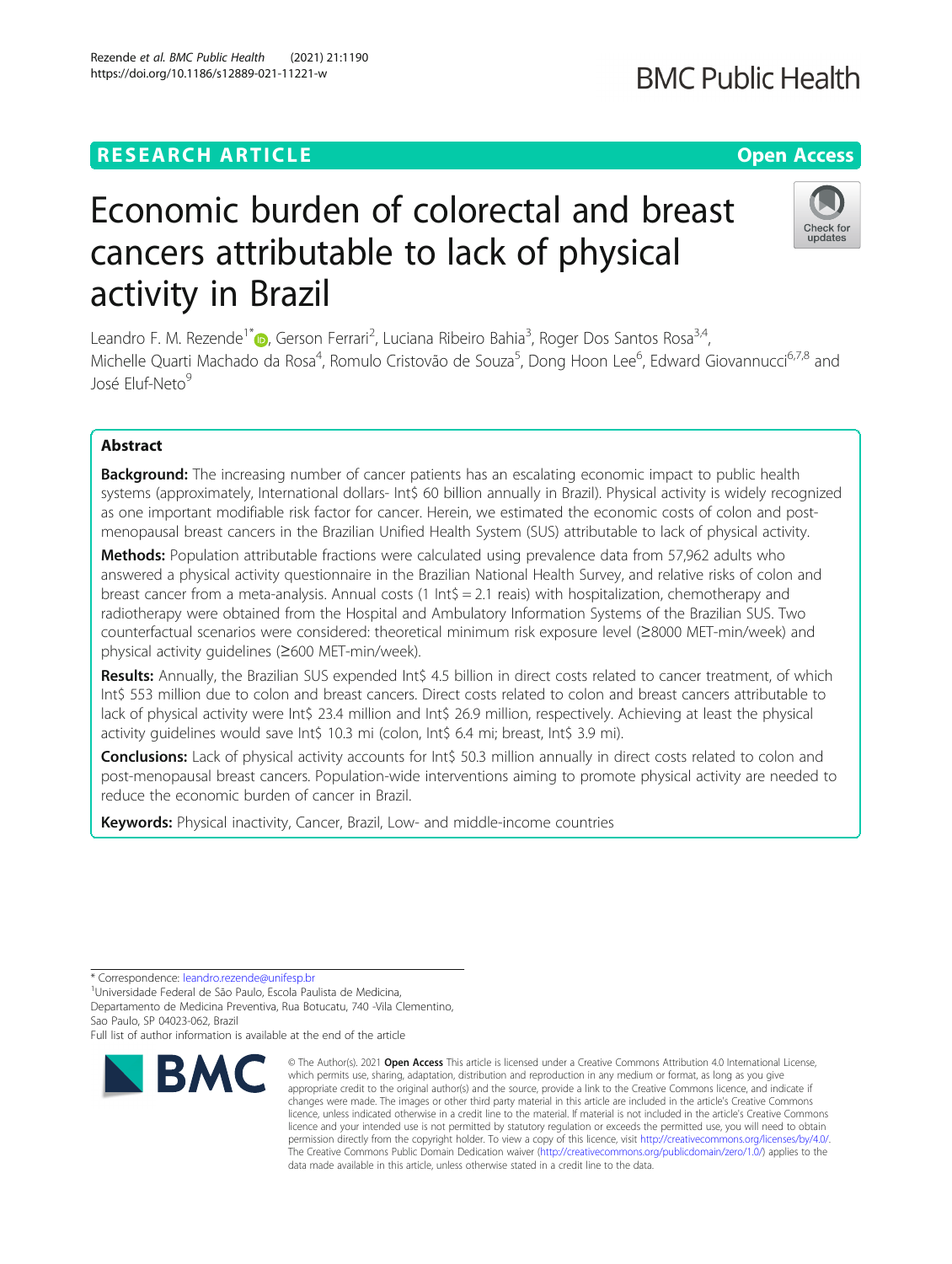#### Background

Cancer is the second leading cause of death and disability-adjusted life years in Brazil [\[1\]](#page-6-0). Breast and colorectal cancer are among the most common cancers, with an estimated combined number of 137,413 new cases and 42,924 deaths in 2018 [[2\]](#page-6-0). By 2040, breast and colorectal cancers are expected to increase over 50% due to demographic and lifestyle changes [\[2](#page-6-0)]. Such an increase in the cancer burden may put further pressure on an already overwhelmed Brazilian Unified Health System (Sistema Único de Saúde - SUS), which covers more than 75% of the population  $[3, 4]$  $[3, 4]$  $[3, 4]$  $[3, 4]$ .

Physical activity is associated with lower risk of several types of cancer [\[5](#page-6-0)]. In 2018, the World Cancer Research Fund (WCRF) concluded that strong evidence supports that physical activity reduces the risk of colon, breast and endometrial cancers [\[6](#page-6-0)]. Nonetheless, dose-response relationship has been well-characterized for colon and postmenopausal breast cancers only [[7\]](#page-6-0). Of note, global estimates suggest that lack of physical activity causes 10% of all breast and colons cancers [[8\]](#page-6-0). To reduce the risk of these cancers, as well as other non-communicable diseases, the 2020 World Health Organization (WHO) guidelines for physical activity and sedentary behaviour calls for adults to do 150–300 min of moderate intensity, or 75–150 min of vigorous-intensity aerobic physical activity per week, or any equivalent combination of the itensities [\[9\]](#page-6-0). Despite the well-documented health benefits of reaching physical activity guidelines, global physical activity levels are not sufficient. In 2016, age-standardized prevalence of insufficient physical activity was 27.5%, with a higher prevalence in women (31.7%) than in men (23.4%) [\[10\]](#page-6-0). Latin America and Caribbean countries have showed the highest prevalence of insufficient physical activity (39.1%) worldwide, and Brazil presented the highest prevalence (47%) within the continent [\[10\]](#page-6-0).

Insufficient physical activity cost health-care systems international dollars (Int\$) 53.8 billion worldwide in 2013 [[11\]](#page-6-0). Of note, these estimates were calculated considering direct health-care costs, productivity losses, and disability-adjusted life-years for coronary heart disease, stroke, type 2 diabetes, breast cancer, and colon cancer attributable to insufficient physical activity [\[11](#page-6-0)]. In Brazil, it has been estimated that approximately 10 thousand cancer cases and 3 thousand cancer deaths per year are attributable to insufficient physical activity [\[12](#page-6-0)]. However, to our knowledge, the economic costs of cancer in Brazil attributable to lack of physical activity are unknown, besides its potential to inform the financial impact of this exposure on the health system [\[13](#page-6-0)]. A cost-of-illness study include direct costs to health systems, patients and their families, and more broadly, the indirect costs to society (absenteeism, premature retirement and death). Nonetheless, data on indirect costs of cancer to society are unavailable in Brazil. On the other hand, a recent study estimated that approximately Int\$ 7.54 billion were spent with oncological treatment by the Brazilian federal government from 2001 to 2015, of which Int\$ 3.24 billion with breast cancer patients and Int\$ 1.39 billion with colorrectal cancer patients [[14\]](#page-6-0).

In this study, we estimated the direct health care costs of colorectal and breast cancers in the Brazilian SUS attributable to lack of physical activity.

#### Methods

We designed a cost-of-illness study to estimate the direct costs of colorectal and breast cancers attributable to lack of physical activity from the perspective of the Brazilian SUS. This approach uses aggregated disease costs along with potential impact fraction (PIF) estimates to calculate the costs attributable to a given risk factor [[13](#page-6-0)].

#### Direct health care costs of colorectal and breast cancers

Direct health care costs of all cancer (C00-C97), colorectal cancer (C18-C20), colon (C18), breast cancer (C50), and postmenopausal breast cancer (C50 for women 50 years or older) were obtained from the Brazilian SUS Ambulatory (Outpatient) Information System (SIA/SUS) [[15\]](#page-6-0) and the Hospital (Inpatient) Information System (SIH/SUS) [\[16](#page-6-0)] in 2017 (herein considered the average of 2015–2017) based on the International Classification of Diseases, 10th Revision (ICD-10). SIH/SUS and SIA/ SUS are publicly available and contain deidentified inpatient and outpatient care data. Direct health care costs were defined as those of outpatient and inpatient procedures. In our study, we included the following procedures and costs for patients aged 20 years or older:

Outpatient costs: chemotherapy (eg., conventional chemotherapy, targeted therapy, hormone therapy, immunotherapy and supportive therapy) and radiotherapy.

Inpatient costs: surgery and other hospital costs (eg., diagnostic and clinical procedures and organ, tissue and cell transplantation, including chemotherapy during hospitalization).

We converted the monetary values in Reais (R\$) to Int\$, considering the purchasing power parity (PPP) for 2015–2017 (conversion factor 2.10) [\[17\]](#page-6-0).

#### Physical activity assessment

Physical activity was obtained from a national representative health survey conducted in Brazil in 2013, the National Health Survey (Pesquisa Nacional de Saúde – PNS 2013). Details about PNS methods have been reported elsewhere [[12](#page-6-0)]. In this study, we included 57,962 adults aged 20 years or older that responded to a questionnaire about frequency and duration of recreational, occupational, commuting to work, commuting to other daily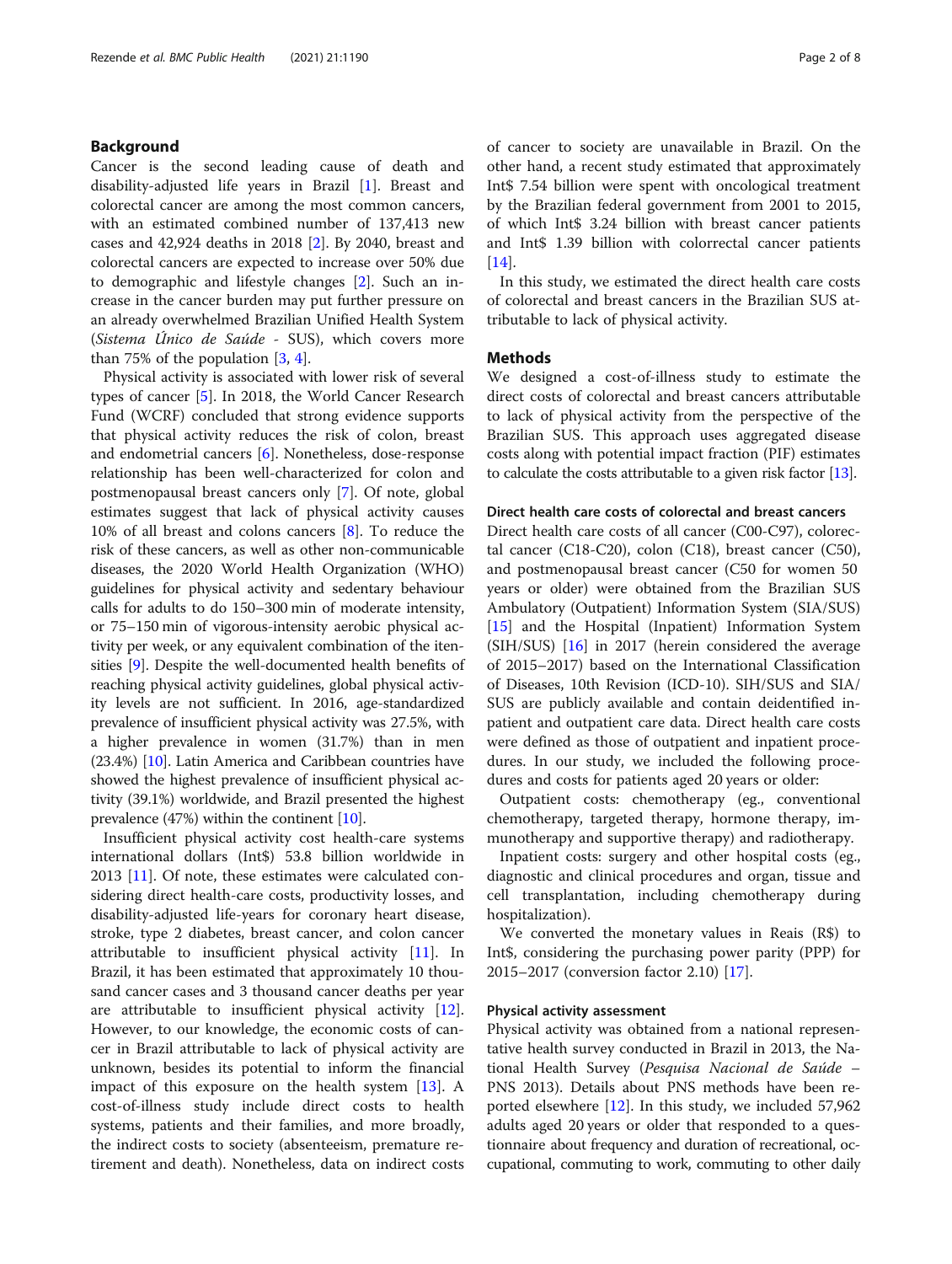activities, and household activities in a typical week. We assigned metabolic equivalent of tasks (MET) for each activity and summed them to obtain total volume of physical activity (MET-min/week). MET were used to weight different types of aforementioned activities according to its intensity (meaning higher intensity having higher weight), as per the 2011 compendium of physical activities [[18](#page-6-0)]. Details for these methods has been described elsewhere [\[12](#page-6-0)].

All PNS data are available on the Brazilian Institute of Geography and Statistics (Instituto Brasileiro de Geografia e Estatística, IBGE) website at: [http://www.ibge.gov.](http://www.ibge.gov.br/home/estatistica/populacao/pns/2013/default_microdados.shtm) [br/home/estatistica/populacao/pns/2013/default\\_](http://www.ibge.gov.br/home/estatistica/populacao/pns/2013/default_microdados.shtm) [microdados.shtm.](http://www.ibge.gov.br/home/estatistica/populacao/pns/2013/default_microdados.shtm) The PNS was approved by Brazil's National Research Ethics Committee (Comissão Nacional de Ética em Pesquisa, CONEP) with the National Health Council (Conselho Nacional de Saúde) Resolution No. 466/12 (No. 328159, June 26th, 2013), and all participants signed an informed consent at interview.

#### Data analysis: cost-of-illness modelling

To estimate the direct health care costs of breast and colorectal cancers in the Brazilian SUS attributable to lack of physical activity, we first estimated PIF. Physical activity has been consistently associated with colon (C18) and postmenopausal breast cancer (C50 for women 50 years or older) [\[7](#page-6-0)]. Therefore, we first calculated PIF for colon by sex, and PIF for postmenopausal breast cancer for women using physical activity data from PNS 2013 and relative risks (RR) from published meta-analysis [[7\]](#page-6-0):

$$
PIF = \frac{\sum_{i=1}^{n} P_i R R_i - \sum_{i=1}^{n} P'_{i} R R_i}{\sum_{i=1}^{n} P_i R R_i}
$$

 $Pi =$  proportion of the population at the level i of physical activity categories;

 $P'_{i}$  = proportion of the population at the level *i* of physical activity categories in the counterfactual scenario. In this we considered two counterfactual scenarios: (1) Theoretical minimum risk exposure level (TMRE): population reaching ≥8000 MET-min/week– aka population attributable fraction (PAF); (2) Physical activity guidelines (PA guidelines): population reaching at least 600 METmin/week.

 $RR<sub>i</sub>$  is the relative risk of postmenopausal breast cancer and colon cancer at the level  $i$  of physical activity categories. These RR values are currently used in the Global Burden of Disease study [[7\]](#page-6-0).

Levels *i* of physical activity were  $< 600$ , 600 to 3999, 4000 to 7999, and  $\geq$  8000 MET-min/week (reference group), same in the aforementioned dose-response meta-analysis [[7\]](#page-6-0).

PIFs were applied to procedures and costs of hospitalizations, chemotherapy and radiotherapy of colon cancer and postmenopausal breast cancer to calculate the costs attributable to lack of physical activity. Then, we divided colon cancer (C18) and postmenopausal breast cancer (C50 for women 50 years or older) costs attributable to lack of physical activity by total colorectal (C18-C20) and breast cancer (C50) costs, respectively. Data analysis were performed in Stata 15.0 and Microsoft Excel Office® 2007 spreadsheets.

#### Results

Table [1](#page-3-0) displays the costs of hospitalization, chemotherapy and radiotherapy by cancer site and sex in Brazil in 2017. Approximately Int\$ 4.5 billion was spent on direct health care related to all cancer types, of which 12.4% or Int\$ 553 million were due to colorectal cancer (Int\$ 212 million) and breast cancer (Int\$ 341 million). For colorectal cancer, Int\$ 121 million were spent on chemotherapy, Int\$ 82 million on hospitalization, and Int\$ 8 million on radiotherapy. Colorectal cancer costs were similar for men (Int\$ 105 million) and women (Int\$ 106 million). For breast cancer, Int\$ 231 million were spent on chemotherapy, Int\$ 62 million on hospitalization, and Int\$ 48 million on radiotherapy.

Direct costs with colon cancer (Int\$ 134 million) represented 63% of all colorectal cancer costs (Fig. [1](#page-3-0) and Table [2\)](#page-4-0). Considering the TMRE scenario, about Int\$ 23 million of colon cancer costs were attributable to lack of physical activity, which represented 11% of all colorectal cancer costs. Attributable costs with colon cancer (Table [2\)](#page-4-0) were slightly higher in women (Int\$ 12 million) than in men (Int\$ 10 million). Most of the attributable costs were due to chemotherapy (Int\$ 15 million), followed by hospitalization (Int\$ 8 million) and radiotherapy (Int\$ 48 thousand). In the PA guidelines scenario, we estimated that Int\$ 6 million could be potentially saved annually by increasing populationwide physical activity level to ≥600 MET-min/week, of which Int\$ 4 million on chemotherapy, Int\$ 2 million on hospitalizations and Int\$ 13 thousand on radiotherapy.

Direct costs with postmenopausal breast cancer (Int\$ 226 million) represented 66% of all breast cancer costs (Table [3\)](#page-4-0). We estimated that Int\$ 26.9 million of postmenopausal breast cancer costs were attributable to lack of physical activity, which represents 12% of the postmenopausal breast cancer costs and 5.6% of all breast cancer costs. Breast cancer attributable costs were distributed as follows: Int\$ 18.5 million for chemotherapy, Int\$ 4.7 million for hospitalization, and Int\$ 3.7 million for radiotherapy. About Int\$ 4 million could be potentially saved annually by reaching PA guidelines, of which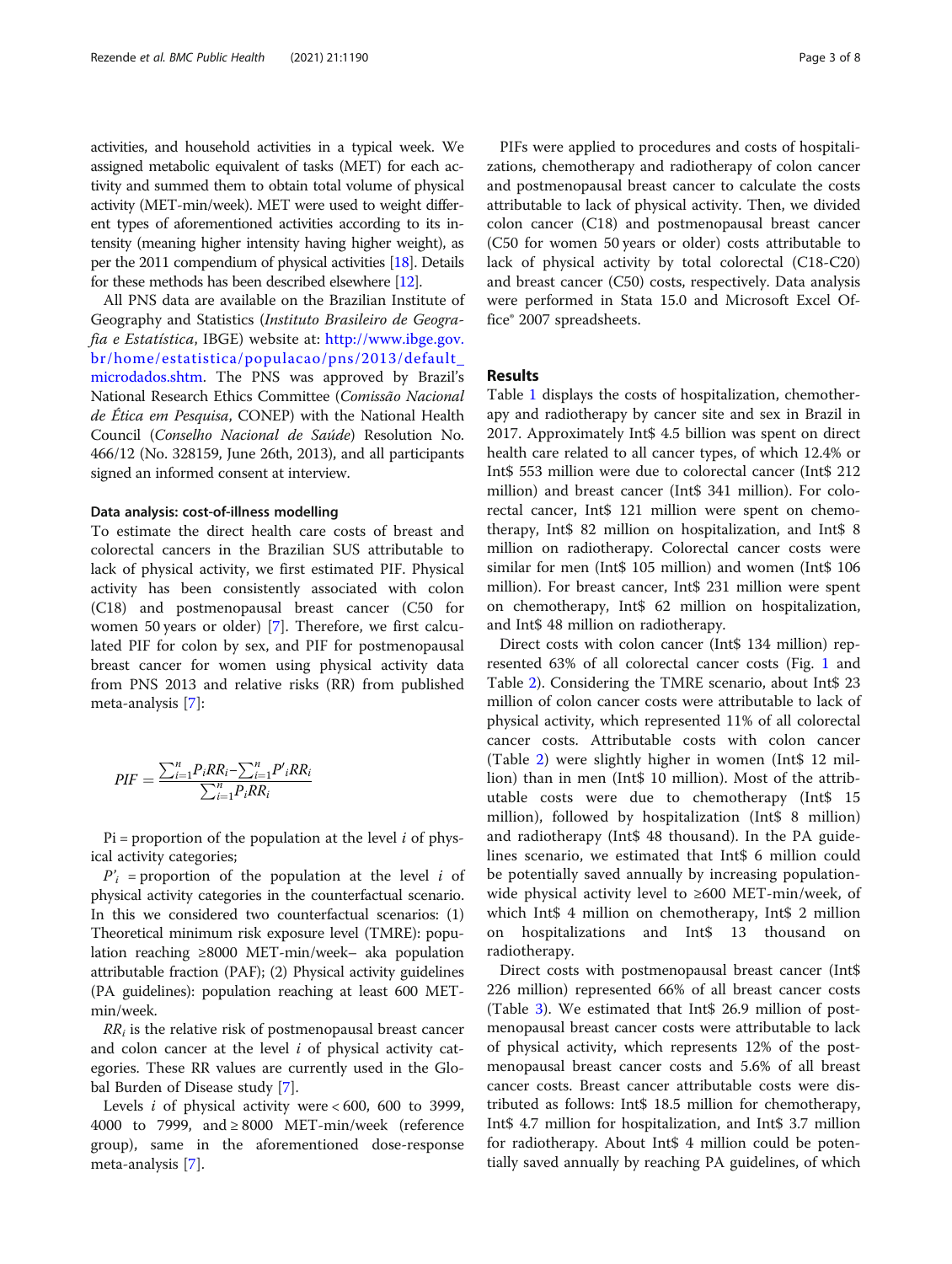| Procedures.<br>sex | <b>Breast cancer</b>           |             |             | Colorectal                     |             |             | All cancers                    |               |               |
|--------------------|--------------------------------|-------------|-------------|--------------------------------|-------------|-------------|--------------------------------|---------------|---------------|
|                    | Number of<br><b>Procedures</b> | Costs (R\$) | <b>PPP</b>  | Number of<br><b>Procedures</b> | Costs (R\$) | <b>PPP</b>  | Number of<br><b>Procedures</b> | Costs (R\$)   | <b>PPP</b>    |
| Hospitalization    |                                |             |             |                                |             |             |                                |               |               |
| Both               | 61,990                         | 131,229,010 | 62,450,354  | 67,168                         | 173,310,696 | 82,476,537  | 1,598,494                      | 3,820,831,624 | 1,818,289,161 |
| Men                | <b>NA</b>                      | <b>NA</b>   | NA.         | 34,128                         | 86,886,272  | 41,348,162  | 766,068                        | 1,833,678,694 | 872,626,282   |
| Women              | 61,990                         | 131,229,010 | 62,450,354  | 33,040                         | 86,424,424  | 41,128,374  | 832,426                        | 1,987,152,930 | 945,662,879   |
| Chemotherapy       |                                |             |             |                                |             |             |                                |               |               |
| Both               | 1,509,410                      | 485,706,784 | 231,142,188 | 154,875                        | 254,701,471 | 121,209,457 | 8,917,781                      | 4,321,452,359 | 2,056,528,724 |
| Men                | <b>NA</b>                      | <b>NA</b>   | <b>NA</b>   | 79,376                         | 125,324,520 | 59,640,476  | 3,230,152                      | 1,781,980,080 | 848,023,515   |
| Women              | 1,509,410                      | 485,706,784 | 231,142,188 | 75,500                         | 129,376,951 | 61,568,980  | 5,687,629                      | 2,539,472,279 | 1,208,505,209 |
| Radiotherapy       |                                |             |             |                                |             |             |                                |               |               |
| Both               | 66,998                         | 100,279,940 | 47,722,053  | 12,414                         | 17,258,377  | 8,213,060   | 821,893                        | 1,227,072,660 | 583,949,552   |
| Men                | <b>NA</b>                      | <b>NA</b>   | <b>NA</b>   | 6746                           | 9,444,164   | 4,494,367   | 373,662                        | 565,389,306   | 269,062,170   |
| Women              | 66,998                         | 100,279,940 | 47,722,053  | 5668                           | 7,814,214   | 3,718,693   | 448,231                        | 661,683,353   | 314,887,383   |
| Total              | 1,638,398                      | 717,215,734 | 341,314,594 | 234,457                        | 445,270,545 | 211,899,054 | 11,338,168                     | 9,369,356,643 | 4,458,767,438 |

<span id="page-3-0"></span>Table 1 Direct public health care procedures and costs for breast cancer, colorectal cancer, and all cancer in Brazil, 2015–2017<sup>a</sup>

PPP Purchasing power parity in 2015-2017 (conversion factor 2.10). <sup>a</sup>Average of costs in 2015-2017



Int\$ 2.6 million on chemotherapy, Int\$ 676 thousand on hospitalizations and Int\$ 539 thousand on radiotherapy.

Combined costs of breast and colon cancer attributable to lack of physical activity was Int\$ 50.3 million, of which Int\$ 33.9 million were due to chemotherapy, Int\$ 12.6 million to hospitalizations, and Int\$ 3.8 million to radiotherapy. PA guidelines scenario would result in Int\$ 10.3 million saved annually, of which Int\$ 6.9 million were due to chemotherapy, Int\$ 2.8 million to hospitalizations, and Int\$ 552 thousand to radiotherapy.

#### Discussion

In this study, we estimated the direct costs of colorectal and breast cancers in the Brazilian SUS attributable to lack of physical activity. We found that Int\$ 26.9 million of postmenopausal breast cancer and Int\$ 23.4 million of colon cancer costs were attributable to lack of physical activity in Brazil in 2017. Considering a plausible counterfactual scenario of reaching at least the physical activity guidelines would result in Int\$ 10.3 million saved annually.

Cancer has an enormous societal cost. The increasing number of cancer patients has an escalating economic impact to public health systems and society. In 2016, it has been estimated that the cost of cancer to the Brazilian public and private health system was around Int\$ 60 billion, which represented around 1.7% of the country's Gross Domestic Product per year. Direct costs with inpatients and outpatients represent around 20% of all costs [\[19\]](#page-7-0). Our study showed that Int\$ 553 million (12%) out of the Int\$ 4.5 billion spent with direct health care related to all cancer in the Brazilian SUS were due to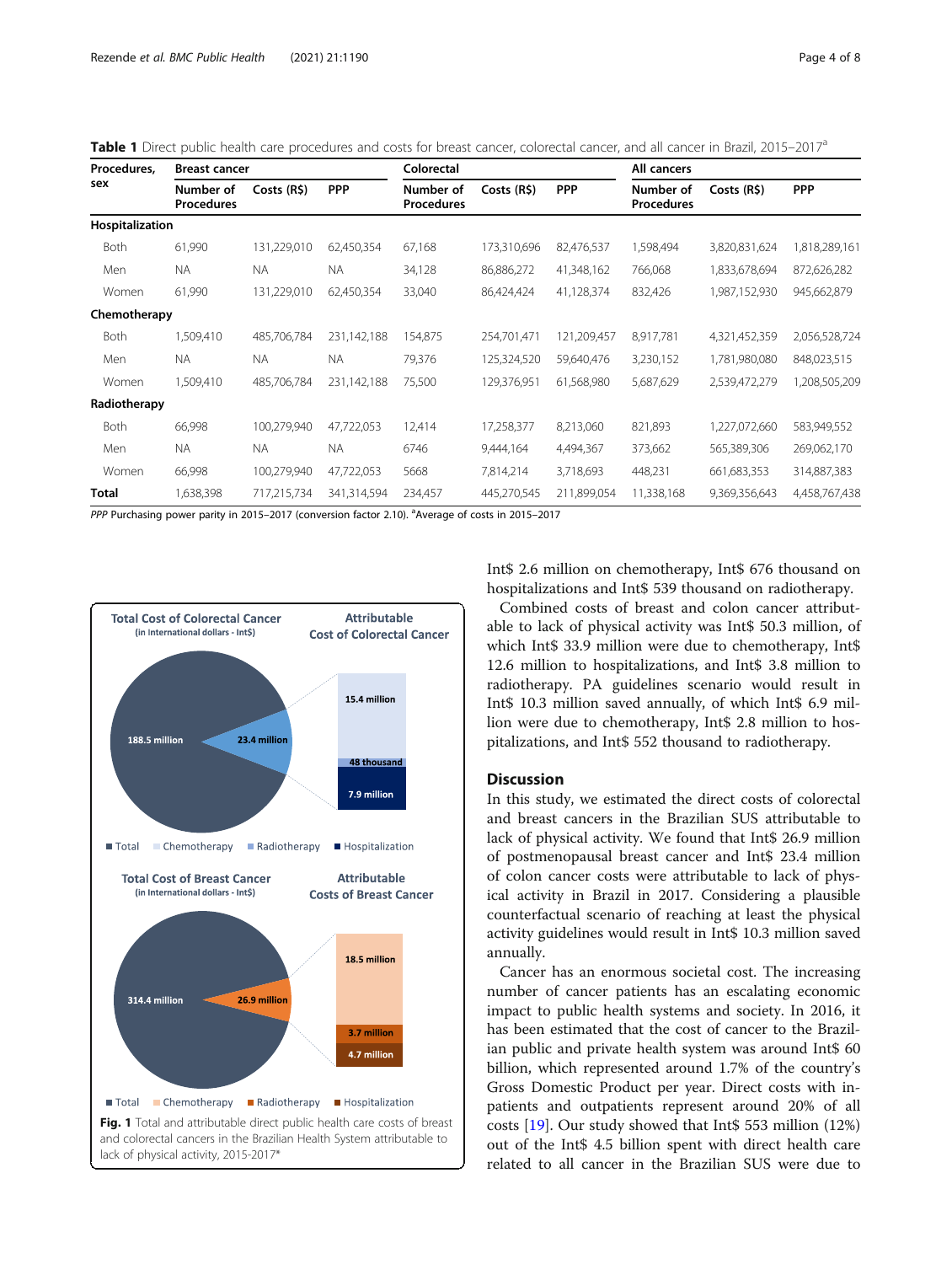| Procedures,<br>sex | <b>Total</b>                   |             |             |                                | TMRE (≥8000 MET-min/week) |            | PA quidelines (≥600 MET-min/week)<br><b>Attributable</b> |             |            |
|--------------------|--------------------------------|-------------|-------------|--------------------------------|---------------------------|------------|----------------------------------------------------------|-------------|------------|
|                    |                                |             |             | <b>Attributable</b>            |                           |            |                                                          |             |            |
|                    | Number of<br><b>Procedures</b> | Costs (R\$) | <b>PPP</b>  | Number of<br><b>Procedures</b> | Costs (R\$)               | <b>PPP</b> | Number of<br><b>Procedures</b>                           | Costs (R\$) | <b>PPP</b> |
| Hospitalization    |                                |             |             |                                |                           |            |                                                          |             |            |
| Both               | 43,061                         | 95,493,424  | 45,444,206  | 7506                           | 16,648,732                | 7,922,937  | 2045                                                     | 4,522,081   | 2,152,006  |
| Men                | 21,320                         | 46,235,648  | 22,003,005  | 3549                           | 7,696,932                 | 3,662,880  | 960                                                      | 2,080,133   | 989,911    |
| Women              | 21,741                         | 49,257,772  | 23,441,199  | 3957                           | 8,951,800                 | 4,260,057  | 1085                                                     | 2,441,949   | 1,162,095  |
| Chemotherapy       |                                |             |             |                                |                           |            |                                                          |             |            |
| Both               | 98,246                         | 185,853,696 | 88,445,604  | 17,125                         | 32,397,412                | 15,417,550 | 4649                                                     | 8,794,968   | 4,185,423  |
| Men                | 48,101                         | 91,059,408  | 43,334,109  | 8015                           | 15,174,362                | 7,221,302  | 2170                                                     | 4,107,295   | 1,954,614  |
| Women              | 50,146                         | 94,794,296  | 45,111,499  | 9110                           | 17,223,050                | 8,196,248  | 2479                                                     | 4,687,673   | 2,230,809  |
| Radiotherapy       |                                |             |             |                                |                           |            |                                                          |             |            |
| <b>Both</b>        | 680                            | 579,535     | 275,794     | 119                            | 101.072                   | 48,099     | 32                                                       | 27,439      | 13,058     |
| Men                | 321                            | 276,443     | 131,556     | 54                             | 46,122                    | 21,949     | 15                                                       | 12,565      | 5979       |
| Women              | 359                            | 303,092     | 144,238     | 65                             | 54,951                    | 26,150     | 18                                                       | 14,875      | 7079       |
| <b>Total</b>       | 141,987                        | 281,926,655 | 134,165,603 | 24,750                         | 49,147,216                | 23,388,586 | 6726                                                     | 13,344,488  | 6,350,486  |

<span id="page-4-0"></span>Table 2 Attributable Direct public health care procedures and costs for colon cancer by increasing physical activity in Brazil, 2015–2017<sup>a</sup>

PPP Purchasing power parity in 2015-2017 (conversion factor 2.10); Colon cancer was defined as ICD C18; TMRE theoretical minimum risk exposure level scenario (population reaching ≥8000 MET-min/week); PA guidelines: population reaching at least 600 MET-min/week. <sup>a</sup>Average of costs in 2015–2017

colorectal cancer (Int\$ 212 million) and breast cancer (Int\$ 341 million). Part of these costs could be saved or reallocated with investments in primary prevention strategies.

Quantifying the burden of cancer, in terms of cases, deaths and costs, attributable to modifiable risk factors

can help policymakers to understand the importance of prioritizing primary prevention strategies. In Brazil, it has been estimated that about 27% of all cancer cases and 34% of all cancer deaths could be averted by reducing the prevalence of lifestyle risk factors such as smoking, alcohol consumption, unhealthy diet, overweight

Table 3 Attributable direct public health care procedures and costs for postmenopausal breast cancer by increasing physical activity in Brazil, 2015–2017<sup>a</sup>

|                    |                                |             |             | TMRE (≥8000 MET-min/week)<br><b>Attributable</b> |             |            | PA guidelines (≥600 MET-min/week) |             |            |
|--------------------|--------------------------------|-------------|-------------|--------------------------------------------------|-------------|------------|-----------------------------------|-------------|------------|
| Procedures,<br>sex | <b>Total</b>                   |             |             |                                                  |             |            | <b>Attributable</b>               |             |            |
|                    | Number of<br><b>Procedures</b> | Costs (R\$) | <b>PPP</b>  | Number of<br><b>Procedures</b>                   | Costs (R\$) | <b>PPP</b> | Number of<br><b>Procedures</b>    | Costs (R\$) | <b>PPP</b> |
| Hospitalization    |                                |             |             |                                                  |             |            |                                   |             |            |
| <b>Both</b>        | 39,684                         | 82,465,568  | 39,244,401  | 4717                                             | 9,793,987   | 4,660,844  | 687                               | 1,420,173   | 675,844    |
| Men                | <b>NA</b>                      | <b>NA</b>   | <b>NA</b>   | <b>NA</b>                                        | <b>NA</b>   | <b>NA</b>  | <b>NA</b>                         | <b>NA</b>   | <b>NA</b>  |
| Women              | 39,684                         | 82,465,568  | 39,244,401  | 4717                                             | 9,793,987   | 4,660,844  | 687                               | 1,420,173   | 675,844    |
| Chemotherapy       |                                |             |             |                                                  |             |            |                                   |             |            |
| Both               | 1,116,395                      | 327,324,128 | 155,769,731 | 132,562                                          | 38,885,592  | 18,505,199 | 19,230                            | 5,647,669   | 2,687,660  |
| Men                | <b>NA</b>                      | <b>NA</b>   | <b>NA</b>   | <b>NA</b>                                        | <b>NA</b>   | <b>NA</b>  | <b>NA</b>                         | <b>NA</b>   | <b>NA</b>  |
| Women              | 1,116,395                      | 327,324,128 | 155,769,731 | 132,562                                          | 38,885,592  | 18,505,199 | 19,230                            | 5,647,669   | 2,687,660  |
| Radiotherapy       |                                |             |             |                                                  |             |            |                                   |             |            |
| Both               | 43,979                         | 65,757,072  | 31,293,023  | 5223                                             | 7,808,938   | 3,716,182  | 758                               | 1,133,530   | 539,433    |
| Men                | <b>NA</b>                      | <b>NA</b>   | <b>NA</b>   | <b>NA</b>                                        | <b>NA</b>   | NA.        | <b>NA</b>                         | <b>NA</b>   | <b>NA</b>  |
| Women              | 43,979                         | 65,757,072  | 31,293,023  | 5223                                             | 7,808,938   | 3,716,182  | 758                               | 1,133,530   | 539,433    |
| Total              | 1,200,058                      | 475,546,768 | 226,307,155 | 142,501                                          | 56,488,517  | 26,882,225 | 20,675                            | 8,201,371   | 3,902,937  |

PPP Purchasing power parity in 2015-2017 (conversion factor 2.10); Post-menopausal breast cancer was defined as procedures and costs related to ICD C50 in women aged ≥50 years. TMRE theoretical minimum risk exposure level scenario (population reaching ≥8000 MET-min/week); PA guidelines population reaching at least 600 MET-min/week. <sup>a</sup>Average of costs in 2015-2017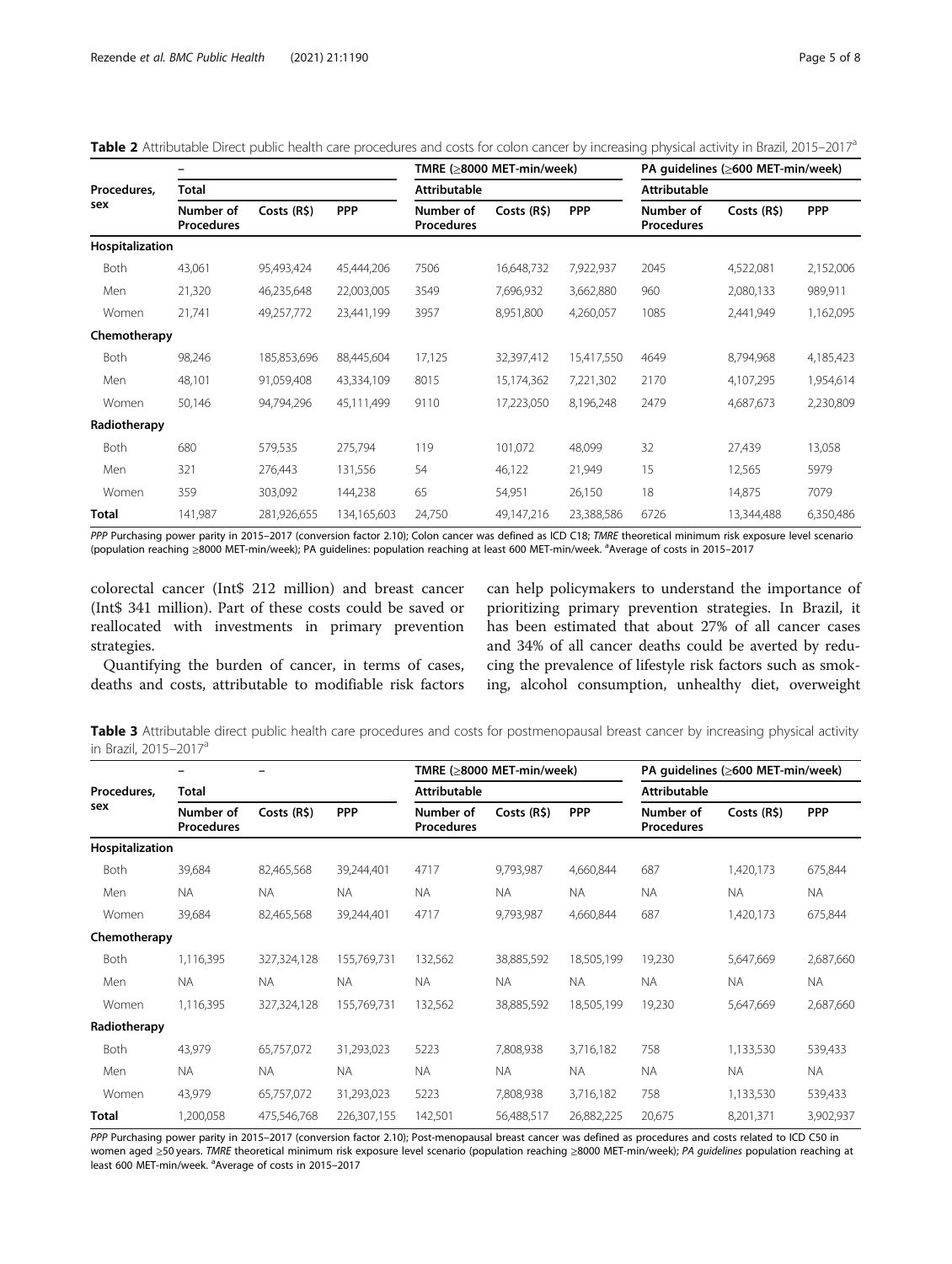and obesity and lack of physical activity [\[20](#page-7-0)]. Annually, about 10 thousand cancer cases (3878 colon and 6712 breast) and 3226 cancer deaths (1444 colon and 1782 breast) could be potentially avoided by promoting physical activity [\[20](#page-7-0)]. Our study adds information to these previous estimates by quantifying the economic burden of breast and colorectal cancer attributable to lack of physical activity.

The relationship between physical activity and cancer have received great attention and sharply increased in the past few years [\[5](#page-6-0)]. Traditionally, physical activity has been associated with reduced risk of colon and breast cancer in postmenopausal women, as illustrated in the estimates from the Global Burden of Disease study [[21](#page-7-0)]. However, more recently, large pooled data studies including over 1 million participants have suggested that physical activity may additionally reduce the risk of other types of cancer such as bladder, breast, endometrial, esophageal, stomach, glioma, kidney, lung, ovarian, pancreas and prostate [[22](#page-7-0)]. Although the 2018 WCRF report considers convincing/ probable the evidence for inverse association of physical activity with breast, colon and endometrial only [[6](#page-6-0)], the American College of Sports Medicine (ACSM) recently considered strong the evidence for inverse association between physical activity and seven types of cancer: bladder, breast, colon, endometrial, esophageal, pancreas and stomach [\[23](#page-7-0)]. Due to these divergences in the literature, we decided to estimate the cost of breast and colorectal cancer, which are the most well-established, with available estimates of dose-response relationship with total physical activity [[7\]](#page-6-0).

To our knowledge, there have a few country-wide studies on the economic burden of cancer due to lack of physical activity [[11,](#page-6-0) [24](#page-7-0)–[26\]](#page-7-0). In the United Kingdom (UK), insufficient physical activity was responsible for £1.06 billion to the National Health Service in 2002, with breast and colon/rectum cancers contributing to £240 and £383 million, respectively [[24](#page-7-0)]. Of note, the UK study included rectal cancers (C20) in their estimates, although there is limited evidence supporting that physical activity reduces this type of cancer  $[6]$  $[6]$ . A recent study conducted in the Sweden suggested that insufficient physical activity was responsible for 0.91% (1.7 billion Swedish Krona) of total health care costs in 2016, of which 575 million Swedish Krona were spent with health care utilization, mortality and early retirement due to breast and colon cancer [[25](#page-7-0)]. Finally, in the United States of America, \$0.38 billion were spent on direct costs of breast and \$2.0 billion on colon cancers in 1995 due to lack of physical activity [\[26](#page-7-0)]. Although all studies were conducted in high-income countries, comparing cancer cost estimates from these studies is challenging due to its different methods, currencies, health care systems and year of reference.

The most comprehensive study estimated that insufficient physical activity cost health care systems Int\$ 53.8 billion worldwide in 2013, of which Int\$ 2.7 billion were spent on breast cancer and Int\$ 2.5 billion on colon cancer [\[11](#page-6-0)]. Estimated direct health care costs for breast and colon cancer varied widely across the globe, from Int\$ 16.7 million in African countries (breast, Int\$ 8.8 million; colon, Int\$ 7.9 million) to Int\$ 5.2 billion (breast, Int\$ 2.7 billion; colon, Int\$ 2.5 billion) in the Western Pacific. In Brazil, direct health care costs for breast and colon cancer were Int\$ 38.3 million and Int\$ 36.4 million, respectively [\[11\]](#page-6-0). Our study provided similar, but more conservative estimates for the direct health care costs for breast and colon cancers. These differences might due to differences in data sources used to calculate PIF/PAF estimates, as well as health care costs. Of note, our study adds information providing direct costs due to hospitalizations, chemotherapy, and radiotherapy. In addition, we provided results for two alternative counterfactual scenarios (TMRE and physical activity guidelines).

Our study has several limitations. First, we considered only direct health care costs related to colorectal and breast cancers, which did not consider indirect costs (eg. premature mortality, loss of productivity and quality of life) and out-of-pocket expenditures. Physical activity may also reduce the risk of other types of cancer not included in our analysis [[22](#page-7-0)]. Therefore, our findings should not be interpreted as the total costs of cancer attributable to lack of physical activity. Second, validated [[27\]](#page-7-0) but self-reported physical activity dates from 2013, when the most recent national representative health survey was conducted in Brazil. This may have introduced misclassification bias due to errors inherent to questionnaires and changes in physical activity over time. Third, we used RR estimates derived from a dose-response meta-analysis including studies mainly from US and Europe [[7\]](#page-6-0). Transportability of RR, and therefore PIF/ PAF estimates, may be biased if the prevalence of potential effect modifiers in these settings differs from Brazil [[28\]](#page-7-0). Finally, SUS database gives only information on the total amount reimbursed by the federal government to the country's health services, which did not consider other modalities of states' and municipalities' expenditures. Our cost estimates attributable to lack physical activity did not consider other non-communicable diseases previously linked with physical activity.

#### Conclusions

Quantifying the economic burden of cancer in the public health system attributable to modifiable risk factors can help policymakers to understand and value the importance of primary prevention strategies. Our study provides evidence on the breast and colorectal cancers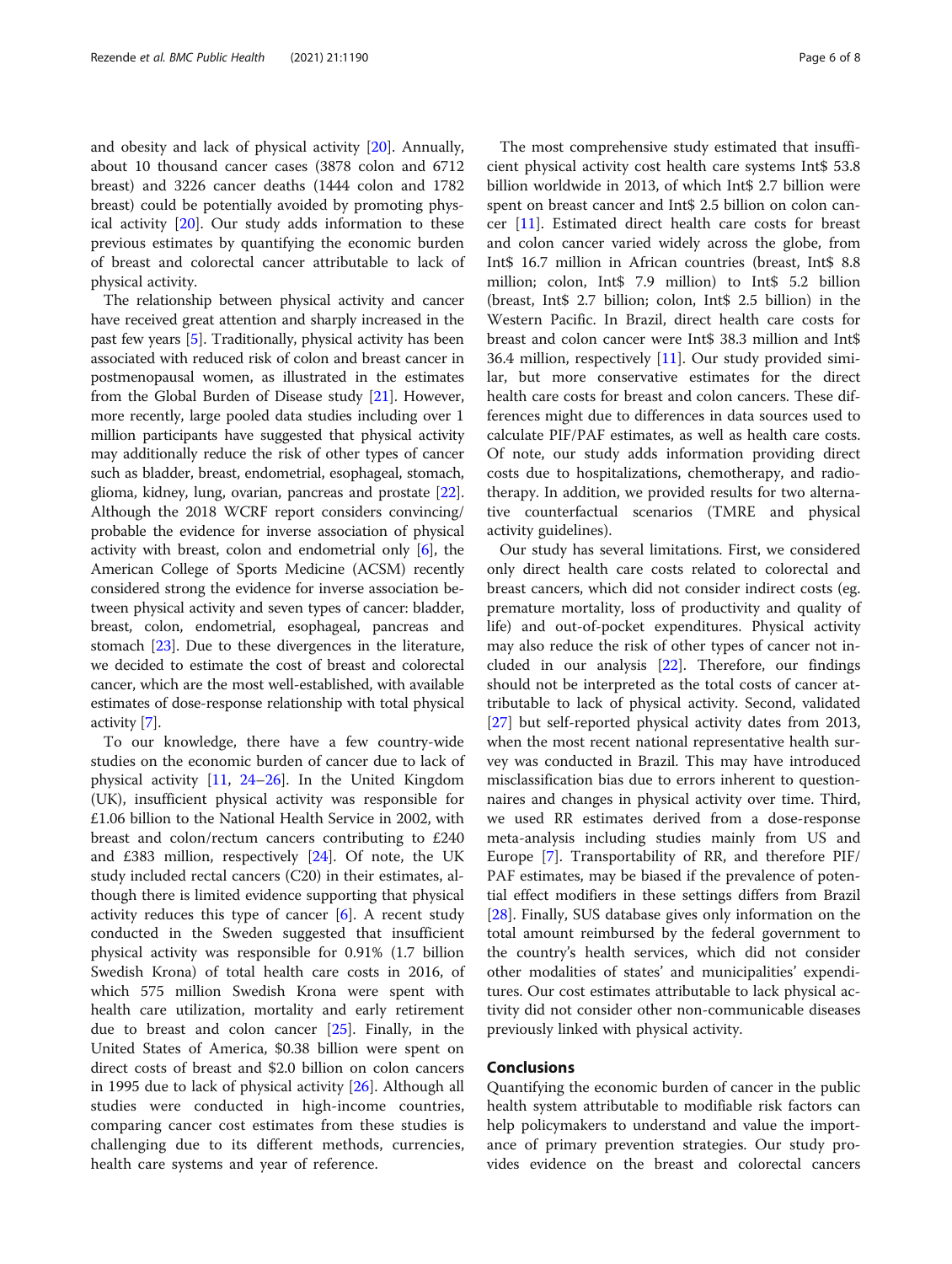<span id="page-6-0"></span>expenditures attributable to lack of physical activity in the Brazilian SUS. Annually, around Int\$ 50.4 million of direct colorectal and breast cancers costs are attributable to lack of physical activity, which represents a substantial economic burden for the Brazilian health system. Primary prevention strategies aiming to promote physical activity, alongside with other health behaviors, are imperative to reduce the economic burden of cancer.

#### Abbreviations

ACSM: American College of Sports Medicine; iInt\$: International dollars; MET: Metabolic equivalent of tasks; Mi: Million; PAF: Population attributable fraction; PIF: Potential impact fractions; PPP: Purchasing power parity; R\$: Reais; RR: Relative risks; PNS: National Health Survey (Pesquisa Nacional de Saúde); SUS: Unified Health System (Sistema Único de Saúde); TMRE: Theoretical minimum risk exposure level; WCRF: World Cancer Research Fund; WHO: World Health Organization

#### Acknowledgements

None.

#### Authors' contributions

LFMR designed the study and selected the study methodology. LFMR performed the statistical analysis and wrote the manuscript. LFMR and GF analyzed and interpreted the data. LRB, RDSR, MQMR, RCS, DHL, EG, JE-N edited the manuscript. All authors read and approved the final manuscript.

#### Funding

Sao Paulo Research Foundation (FAPESP), grant 2018/23941–9. Brazilian National Council of Scientific and Technological Development (CNPq), no. 442658/2019–2.

#### Availability of data and materials

All PNS data are available on the Brazilian Institute of Geography and Statistics (Instituto Brasileiro de Geografia e Estatística, IBGE) website at: [http://www.ibge.gov.br/home/estatistica/populacao/pns/2013/default\\_](http://www.ibge.gov.br/home/estatistica/populacao/pns/2013/default_microdados.shtm) [microdados.shtm](http://www.ibge.gov.br/home/estatistica/populacao/pns/2013/default_microdados.shtm).

#### Declarations

#### Ethics approval and consent to participate

The PNS was approved by Brazil's National Research Ethics Committee (Comissão Nacional de Ética em Pesquisa, CONEP) with the National Health Council (Conselho Nacional de Saúde) Resolution No. 466/12 (No. 328159, June 26th, 2013), and all participants signed a free and informed consent at interview.

#### Consent for publication

Not applicable.

#### Competing interests

The authors declare that they have no competing interests.

#### Author details

<sup>1</sup>Universidade Federal de São Paulo, Escola Paulista de Medicina, Departamento de Medicina Preventiva, Rua Botucatu, 740 -Vila Clementino, Sao Paulo, SP 04023-062, Brazil. <sup>2</sup>Universidad de Santiago de Chile (USACH), Escuela de Ciencias de la Actividad Física, el Deporte y la Salud, Santiago, Chile. <sup>3</sup>National Institute of Science and Technology for Health Technology Assessment (IATS), Universidade do Estado do Rio de Janeiro (UERJ), Rio de Janeiro, Brazil. <sup>4</sup>National Institute of Science and Technology for Health Technology Assessment (IATS), Departamento de Medicina Social, Universidade Federal do Rio Grande do Sul, Porto Alegre, Brazil. 5 Departamento de Tecnologias da Informação e Educação em Saúde, Faculdade de Ciências Médicas – UERJ, Rio de Janeiro, Brazil. <sup>6</sup>Department of Nutrition, Harvard T.H. Chan School of Public Health, Boston, MA, USA. <sup>7</sup>Department of Epidemiology, Harvard T.H. Chan School of Public Health, Boston, MA, USA. <sup>8</sup>Channing Division of Network Medicine, Department of Medicine, Brigham and Women's Hospital and Harvard Medical School,

Boston, MA, USA. <sup>9</sup>Departamento de Medicina Preventiva, Faculdade de Medicina FMUSP, Universidade de Sao Paulo, Sao Paulo, SP, Brazil.

Received: 21 October 2020 Accepted: 7 June 2021 Published online: 22 June 2021

#### References

- 1. Institute for Health Metrics and Evaluation (IHME). GBD Compare Data Visualization. <https://vizhub.healthdata.org/gbd-compare/>. Published 2018. Accessed 25 May 2020.
- 2. Ferlay J, Ervik M, Lam F, et al. Global Cancer Observatory: Cancer Today. International Agency for Research on Cancer. <https://gco.iarc.fr/today>. Published 2018. Accessed 25 Feb 2020.
- 3. Massuda A, Hone T, Leles FAG, de Castro MC, Atun R. The Brazilian health system at crossroads: progress, crisis and resilience. BMJ Glob Health. 2018; 3(4):e000829. [https://doi.org/10.1136/bmjgh-2018-000829.](https://doi.org/10.1136/bmjgh-2018-000829)
- 4. Paim J, Travassos C, Almeida C, Bahia L, Macinko J. The Brazilian health system: history, advances, and challenges. Lancet. 2011;377(9779):1778–97. [https://doi.org/10.1016/S0140-6736\(11\)60054-8.](https://doi.org/10.1016/S0140-6736(11)60054-8)
- 5. Rezende LFM, Sa TH, Markozannes G, Rey-Lopez JP, Lee IM, Tsilidis KK, et al. Physical activity and cancer: an umbrella review of the literature including 22 major anatomical sites and 770 000 cancer cases. Br J Sports Med. 2018; 52(13):826–33. <https://doi.org/10.1136/bjsports-2017-098391>.
- 6. World Cancer Research Fund/American Institute for Cancer Research. Continuous Update Project Expert Report 2018. Physical activity and the risk of cancer. Available at dietandcancerreport.org
- 7. Kyu HH, Bachman VF, Alexander LT, Mumford JE, Afshin A, Estep K, et al. Physical activity and risk of breast cancer, colon cancer, diabetes, ischemic heart disease, and ischemic stroke events: systematic review and doseresponse meta-analysis for the global burden of disease study 2013. BMJ. 2016;354:i3857.
- 8. Lee IM, Shiroma EJ, Lobelo F, Puska P, Blair SN, Katzmarzyk PT. Lancet physical activity series working G: effect of physical inactivity on major noncommunicable diseases worldwide: an analysis of burden of disease and life expectancy. Lancet. 2012;380(9838):219–29. [https://doi.org/10.1016/S0140-](https://doi.org/10.1016/S0140-6736(12)61031-9) [6736\(12\)61031-9](https://doi.org/10.1016/S0140-6736(12)61031-9).
- 9. Bull FC, Al-Ansari SS, Biddle S, Borodulin K, Buman MP, Cardon G, et al. World Health Organization 2020 guidelines on physical activity and sedentary behaviour. Br J Sports Med. 2020;54(24):1451–62. [https://doi.org/1](https://doi.org/10.1136/bjsports-2020-102955) [0.1136/bjsports-2020-102955](https://doi.org/10.1136/bjsports-2020-102955).
- 10. Guthold R, Stevens GA, Riley LM, Bull FC. Worldwide trends in insufficient physical activity from 2001 to 2016: a pooled analysis of 358 populationbased surveys with 1.9 million participants. Lancet Glob Health. 2018;6(10): e1077–86.
- 11. Ding D, Lawson KD, Kolbe-Alexander TL, Finkelstein EA, Katzmarzyk PT, van Mechelen W, et al. The economic burden of physical inactivity: a global analysis of major non-communicable diseases. Lancet. 2016;388(10051): 1311–24. [https://doi.org/10.1016/S0140-6736\(16\)30383-X](https://doi.org/10.1016/S0140-6736(16)30383-X).
- 12. Rezende LFM, Garcia LMT, Mielke GI, Lee DH, Wu K, Giovannucci E, et al. Preventable fractions of colon and breast cancers by increasing physical activity in Brazil: perspectives from plausible counterfactual scenarios. Cancer Epidemiol. 2018;56:38–45. [https://doi.org/10.1016/j.ca](https://doi.org/10.1016/j.canep.2018.07.006) [nep.2018.07.006](https://doi.org/10.1016/j.canep.2018.07.006).
- 13. Jo C. Cost-of-illness studies: concepts, scopes, and methods. Clin Mol Hepatol. 2014;20(4):327–37. <https://doi.org/10.3350/cmh.2014.20.4.327>.
- 14. Lana AP, Perelman J, Gurgel Andrade EI, Acurcio F, Guerra AA Jr, Cherchiglia ML. Cost analysis of Cancer in Brazil: a population-based study of patients treated by public health system from 2001-2015. Value Health Reg Issues. 2020;23:137–47. <https://doi.org/10.1016/j.vhri.2020.05.008>.
- 15. Brasil. Ministério da Saúde. SIASUS- Sistema de Informações ambulatoriais do SUS. [http://datasus.saude.gov.br/sistemas-e-aplicativos/ambulatoriais/sia.](http://datasus.saude.gov.br/sistemas-e-aplicativos/ambulatoriais/sia) Published 2017. Accessed 25 Oct 2018.
- 16. Brasil. Ministério da Saúde. SIHSUS- Sistema de Informações Hospitalares do SUS. <http://datasus.saude.gov.br/sistemas-e-aplicativos/hospitalares/sihsus>. Published 2018. Accessed 25 Oct 2016.
- 17. Organisation for Economic Cooperation and Development (OECD). Purchasing power parities (PPP) (indicator). Total, National currency units/US dollar, 2000–2019. doi:doi: <https://doi.org/10.1787/1290ee5a-en>. In.
- 18. Ainsworth BE, Haskell WL, Herrmann SD, Meckes N, Bassett DR Jr, Tudor-Locke C, et al. 2011 compendium of physical activities: a second update of